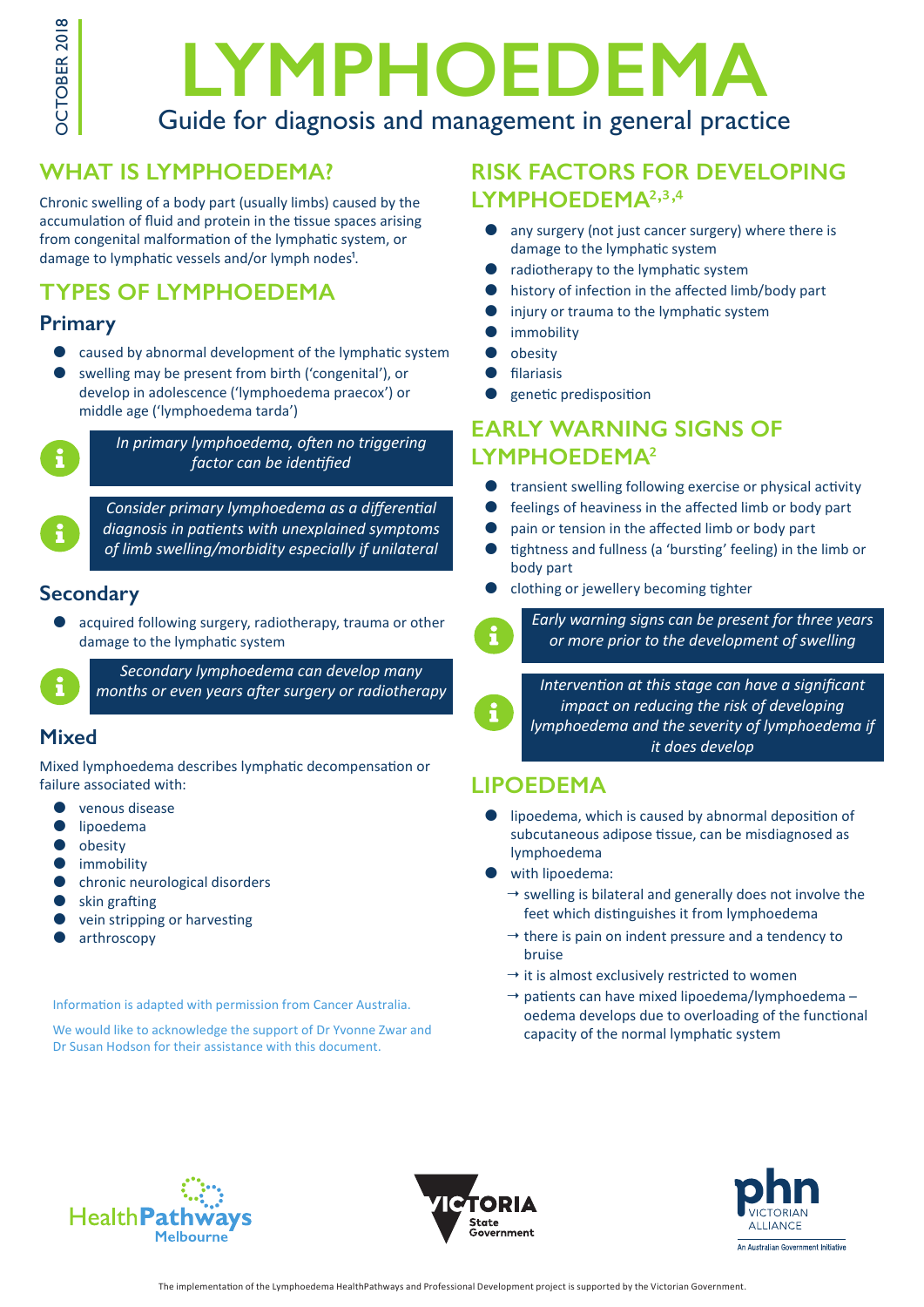# LYMPHO Guide for diagnosis and man

# **PHYSICAL EVALUATION**

- assess presence and severity of swelling by measuring circumference of affected limb(s) compared with unaffected limbs or pre-operative measurements using a tape measure
- measurement forms can be downloaded from **www.lymphoedema.org.au**
- assess skin condition
	- $\rightarrow$  dry
	- $\rightarrow$  cracked
	- $\rightarrow$  infection
	- $\rightarrow$  bruising
	- $\rightarrow$  check for interdigital tinea
	- $\rightarrow$  check nails for paronychia and in-grown toe nails
- assess subcutaneous tissue
- $\rightarrow$  pitting/non-pitting oedema
	- $\rightarrow$  tissue tone
- z check for the presence of Stemmer's sign
	- $\rightarrow$  thickened skin at the base of the 2nd toe indicates lymphoedema
- weight and height/BMI
- cardiac and respiratory parameters
- examination for presence of masses abdominal/pelvic, check for lymphadenopathy
- assess arterial circulation ABPI

# **INITIAL INVESTIGATIONS**

- pathology tests if clinically relevant
	- $\rightarrow$  FBC
	- $\rightarrow$  U&E&CR
	- $\rightarrow$  TFT
	- $\rightarrow$  LFT
	- $\rightarrow$  FSR
	- $\rightarrow$  GTT if BMI > 35
- chest X-ray
	- $\rightarrow$  to exclude cardiac/respiratory causes of oedema
	- CT scan or Ultrasound scan
	- $\rightarrow$  to exclude masses/tumours
- **Duplex Scan** 
	- $\rightarrow$  to exclude venous insufficiency/DVT

# **GENERAL MANAGEMENT PRINCIPLES**

**, ,** *Management principles for lymphoedema are primarily based on clinical consensus*<sup>1,2</sup>

# **Management essentials**

effective management can reduce symptom severity and improve quality of life. Minimising the risk of cellulitis is essential to reduce the risk of developing or exacerbating lymphoedema

- acknowledging patient concerns and challenges of living with lymphoedema is important and should include practical and emotional aspects
- regular and appropriate exercise depending on patient's general ability must be prescribed

# **Complex Lymphoedema Therapy (CLT)**

- Complex Lymphoedema Therapy (CLT) is the most effective management option $1,2$ , and may include one or more of the following:
	- $\rightarrow$  education on care of the limb/body part including skin care to maintain a protective barrier against infection
	- $\rightarrow$  physical exercises designed to improve lymphatic flow
	- $\rightarrow$  Manual Lymphatic Drainage (MLD) (a specific type of massage) to improve lymphatic flow
	- $\rightarrow$  compression bandaging/garment individually fitted by a lymphoedema practitioner **(N.B. not every patient will require compression bandaging/garment)**

#### **Cautions**

- $\bullet$  it is important to note that diuretics are ineffective in lympheodema, while other medications may exacerbate the condition (e.g. anti-hypertensive agents, steroids, HRT, anti-inflammatory agents)
- patients with existing lymphoedema who experience an exacerbation should be assessed for tumour recurrence or DVT and referred as appropriate

# **SPECIFIC MANAGEMENT PRINCIPLES**

#### **Cellulitis**

- $\bullet$  people with lymphoedema are prone to recurrent episodes of cellulitis
- advise bed rest and elevation of the affected limb/body part during cellulitis episode
- use of compression garment can continue if comfortable and tolerated
- urgent antibiotic treatment is essential to control the spread of infection (e.g. dicloxacillin/flucloxacillin 500mg orally q6h for 7-10 days or clindamycin 450 mg orally q8h for patients allergic to penicillin)
- in cases of frequent recurrence, consider continuous prophylaxis (e.g. phenoxymethylpenicillin 250 mg orally bid for 6 months initially)<sup>5</sup>
- cellulitis risk can be reduced by good skin care and compression garment use to minimise swelling
- refer to Australasian Lymphology Association (ALA) Consensus Guideline: Management of Cellulitis in Lymphoedema: **www.lymphoedema.org.au/index.cfm// about-lymphoedema/consensus-guideline/**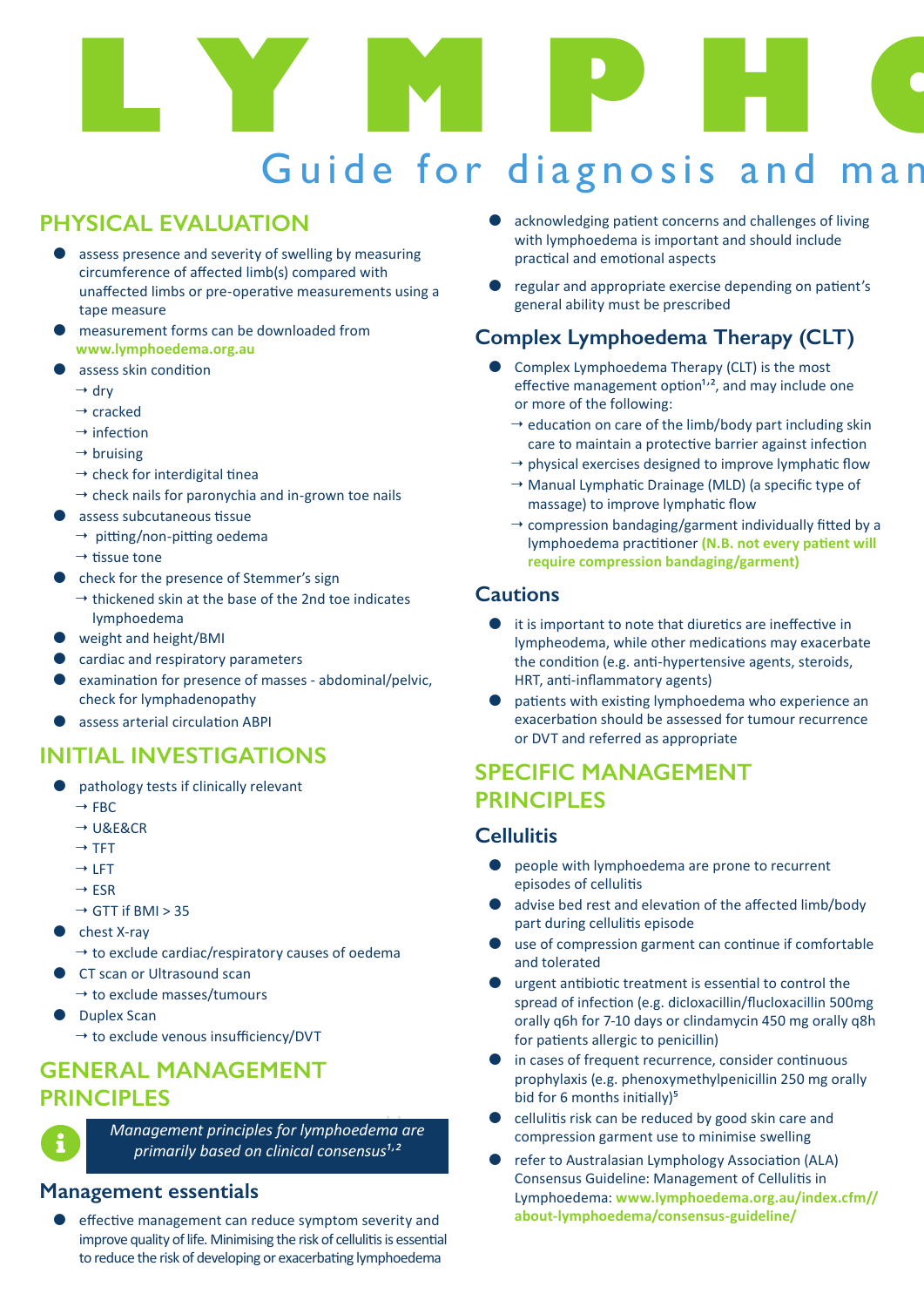

# agement in general practice

#### **Skin care**

- z good skin care is essential as healthy skin acts as a barrier to infection
- tight jewellery or clothing which constricts the affected limb or body part should be avoided

#### **Foot care**

- $\bullet$  feet should be cleaned and dried daily
- $\bullet$  treat any infection/injury promptly
- podiatry may be required

#### **Clinical procedures**

- use non-affected arm/area of the body for injections, IV cannulas, BP readings and other clinical procedures when possible. Avoid immunisations in the affected limb.
- take care when excising skin lesions and using liquid nitrogen in the lymphoedematous area
- exercise therapy is a cornerstone of management. Combinations of flexibility, resistance and aerobic exercise may be beneficial in controlling lymphoedema.<sup>2</sup>

#### **Weight control**

weight management is important as excess body weight may slow lymphatic flow

#### **Overheating**

- advise patients that hot baths, spas, and saunas may exacerbate swelling
- patients should avoid strenuous activities (e.g. sport, gardening) in the hottest part of the day

#### **Travel**

if patients are planning air travel or a long-haul road or train trip (e.g. longer than 4 hours), they should seek advice from a lymphoedema practitioner before travelling

## **Lymphoedema Compression Garment Program (LCGP)**

- subsidised garments are provided if receiving a Centrelink pension or assessed as being a low or medium income earner in Victoria
- LCGP is funded by the Department of Health and Human Services (DHHS) and administered by the State-wide Equipment Program (SWEP)
- application forms are available from **https://swep.bhs.org.au/lymphoedema-compression garment-program.php**
- the initial LCGP eligibility form must be certified by a medical practitioner.
- further assessment and garment prescription is undertaken by the lymphoedema practitioner
- z P: 1300-747-937 / (03) 5333-8100 Fax: (03) 5333-8111 E: swep@bhs.org.au

#### **Australasian Lymphology Association (ALA)**

- ALA is the peak professional organisation promoting best practice in lymphoedema management, research and education in Australasia.
- P: 1300-935-332 (Toll free in Australia) W: **www.lymphoedema.org.au**

#### **Lymphoedema Association of Victoria (LAV)**

- $\bullet$  LAV provides information, education and support for people with lymphoedema
- contact LAV for lists of lymphoedema practitioners/clinics in your local area P: 1300-852-850 W: **www.lav.org.au**

#### **References**

- International Society of Lymphology *The diggnosis and treatment of peripheral lymphedema*. 2016 revision of the Consensus document of the International Society of Lymphology. Lymphology, 49(2016):170-184.
- ² Lymphoedema Framework (2006). *Best Practice for the Management of Lymphoedema*. International consensus. London: MEP Ltd.
- ³ Queensland Health Lymphoedema Clinical Practice Guideline 2014 (found on Queensland Health site)
- ⁴ NSW Agency for Clinical Innovation: *Key principles of care for people living with, or at risk of lymphoedema* Amended August 2017
- ⁵ *Therapeutic Guidelines Ltd: Antibiotic* (eTG July 2018 edition) Skin and Soft tissue infections: bacterial.